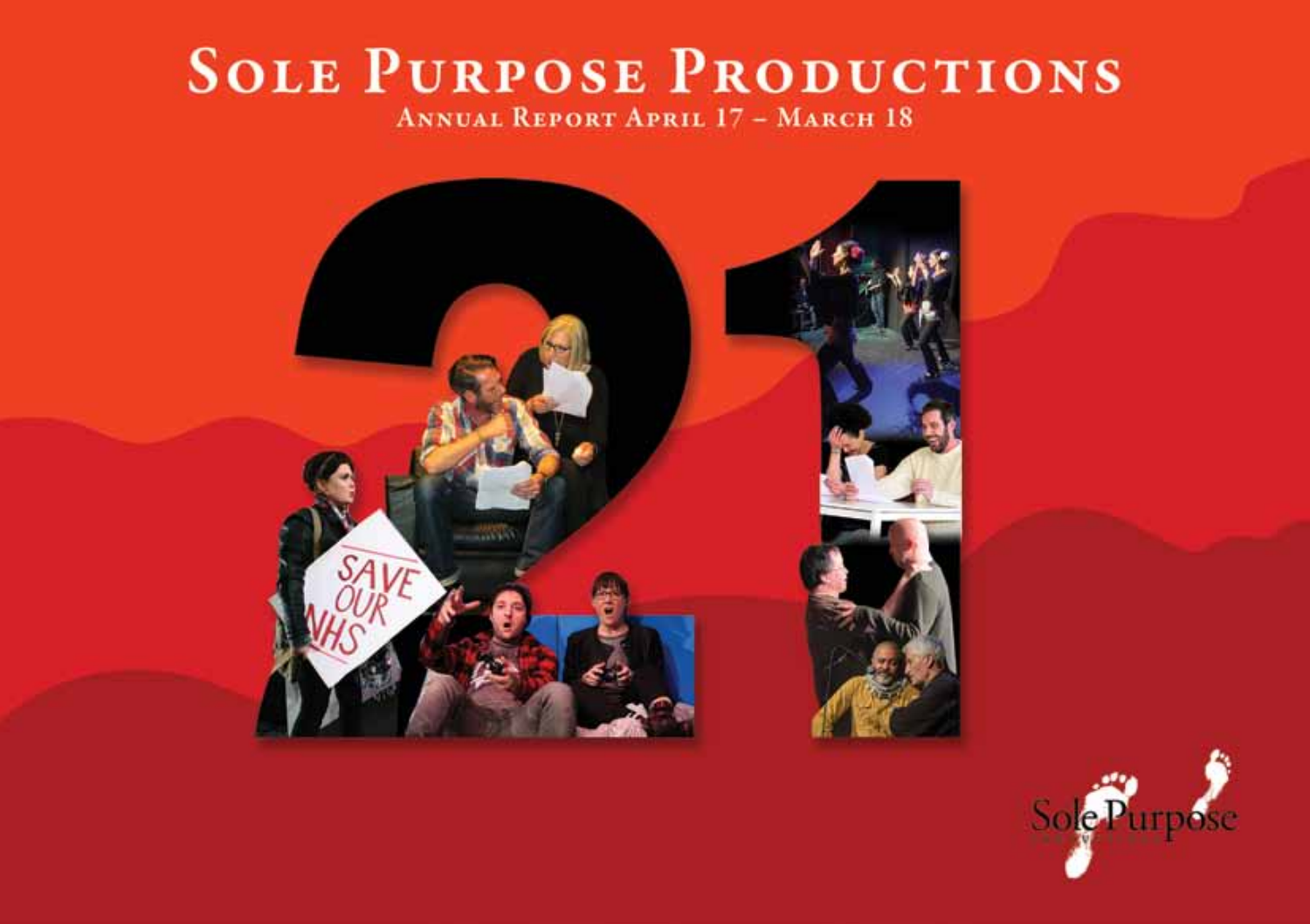### **Chairperson's Welcome & Overview**

Sole Purpose Productions celebrated it's 21st anniversary in 2018 and what a celebration it was! Our Artistic Director has worked tirelessly and led the company through another successful year, despite the increased strain placed on the theatre and performance industry as a whole.

I was honoured to take over the role of Chairperson in 2017/18 from Jim Doherty, who has stayed on the Board in the capacity of Secretary. With our new Board being in operation for a year we have been extremely impressed by the work that has been produced.

The creative output has included Patricia visiting and facilitating workshops in Seattle in May/June 2017 designed to help young people address depression and suicide. This followed a successful Irish national tour of *Blinkered*, which the students of Roosevelt High School, Seattle attended when they were on a school trip to Derry in 2016.

*Every Move You Make* had a successful tour of local schools and community centres. This work has proved urgent and timely in the wake of the **#MeToo** movement, whose origins began in October 2017. If anything it has showed us the significance of the message being produced in the current discussions of gender politics and equality.

The Sole Roots Theatre Lab Project in November 2017 was a brilliant showcase for those in the community who are underrepresented. There was laughter, sadness, tears and passion brought to the stage by people with disabilities and/or a mental health condition. The ten week project developed new writing which was presented at a Rehearsed Reading event on 15th November to a very responsive audience.

February 2018 saw the 21 Years Festival of Theatre for Social Change which was filled with riveting content celebrating the

work of Sole Purpose as well as showcasing theatre companies with a similar ethos and passion. This was a hugely successful event that has created, and cemented, longstanding creative relationships.

Following on from the successful Sharek Project and Marhaba Project working with Syrian refugees in 2016/17, Patricia is continuing and developing this relationship with the Syrian community by acknowledging the two year anniversary of refugees arriving in Northern Ireland with The Sadaakah - Friendship Day Project later this year.

2018 represents 100 years of women's right to vote, 50 years of the Civil Rights Movement and 21 years of Sole Purpose. Thank you to all our funders, partners and supporters who have contributed to the success of 2017/18.

#### **Dr Lisa Fitzpatrick, Chairperson**



*Sole Purpose Productions is a multi award winning professional theatre company that exists to use imagination to investigate and illuminate social and public issues. We aim to produce new theatre that contributes to social change, explores the dynamics of human relationships and promotes good relations. We bring art to the heart of the social, economic and creative life of communities locally, nationally and internationally.*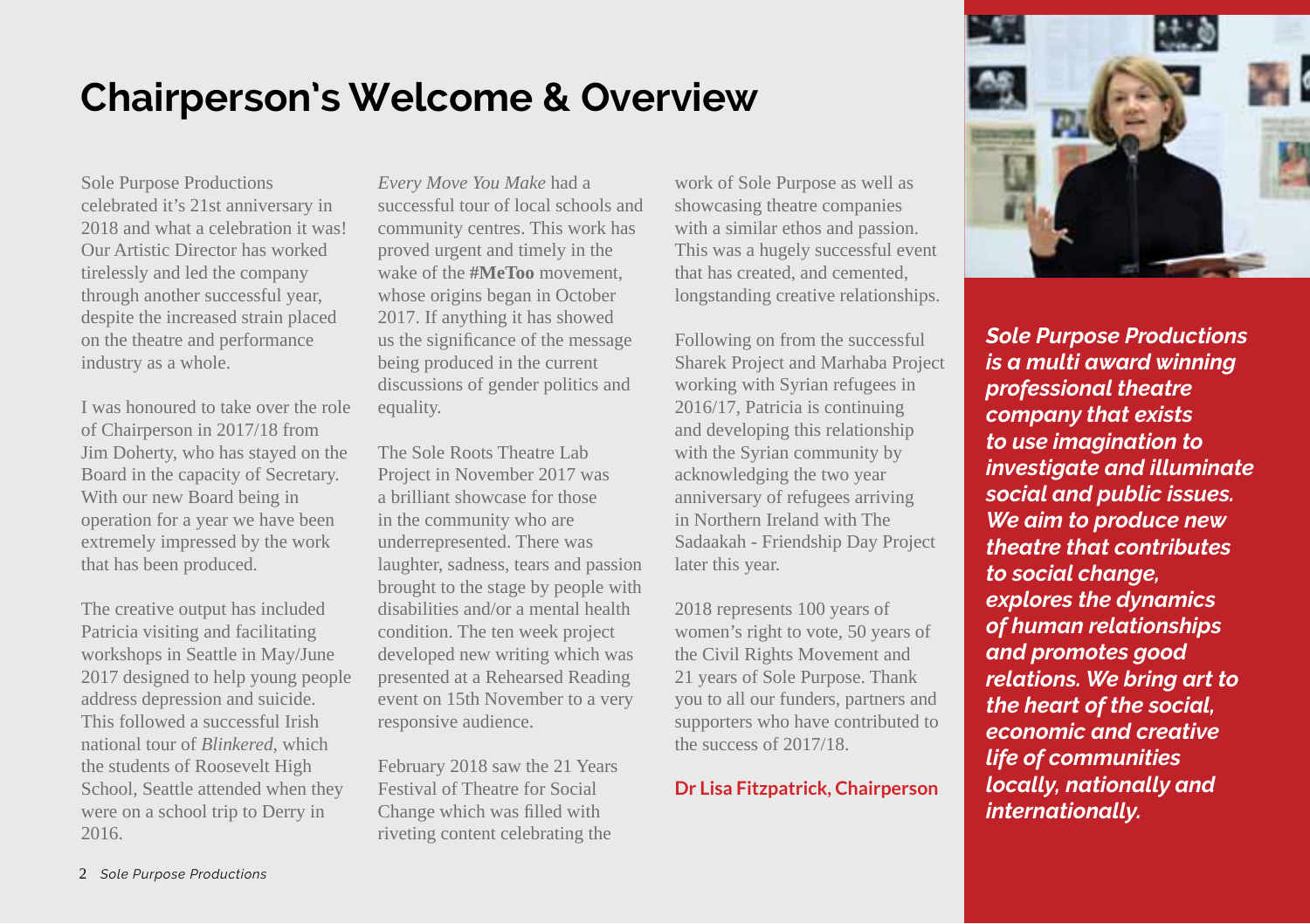### **Artistic Director's Refections on 21 Years**

It is with great pride that we complete 21 years of Sole Purpose Productions which was celebrated in our Festival of Theatre for Social Change in February 2018. I was thrilled to have the pleasure of hosting some fantastic theatre companies including Red Ladder Theatre Company, Smashing Times and Collective Encounters. These companies have a common denominator with us – to use the imagination to investigate and illuminate social and public issues.

It is without question that the support and collaboration Sole Purpose has received over the years from those in the creative industries; social activists; audience members; partner organisations; board members; sponsors and funders - has contributed hugely to the position that we are in today. It is thanks to them that we have come this far. The arts can have a meaningful social impact on communities and individuals and the scope of our outreach has ranged from small rural community centres in Northern Ireland and Ireland to work in San Francisco, New York and Seattle. No matter the size of the audience our goal has always been clear: to offer the stage to those whose story has not yet been told and to investigate the society we live in.

The work is wide and varied, it has reached many audiences and touched many people in many ways. It has raised awareness of issues that affect people's lives, issues that are important and relevant. I would like to thank all the people and organisations that have supported our work over the past 21 years. Thank you to Derry City and Strabane District Council who have been a constant supporter of our work and the Arts Council of Northern Irleand who have been our core funders for 20 years. Thank you to our Board of Directors for their endless support. Thank you to all the partner organisations, too many to name, that have worked with us and made the work possible. Thank you to all the actors, writers, technicians and designers who have brought their creative insight and professionalism to the work. And a huge thank you to the audiences that come to see our work and the people that take part in our workshops, we couldn't do it without you.

### **Patricia Byrne, Artistic Director.**



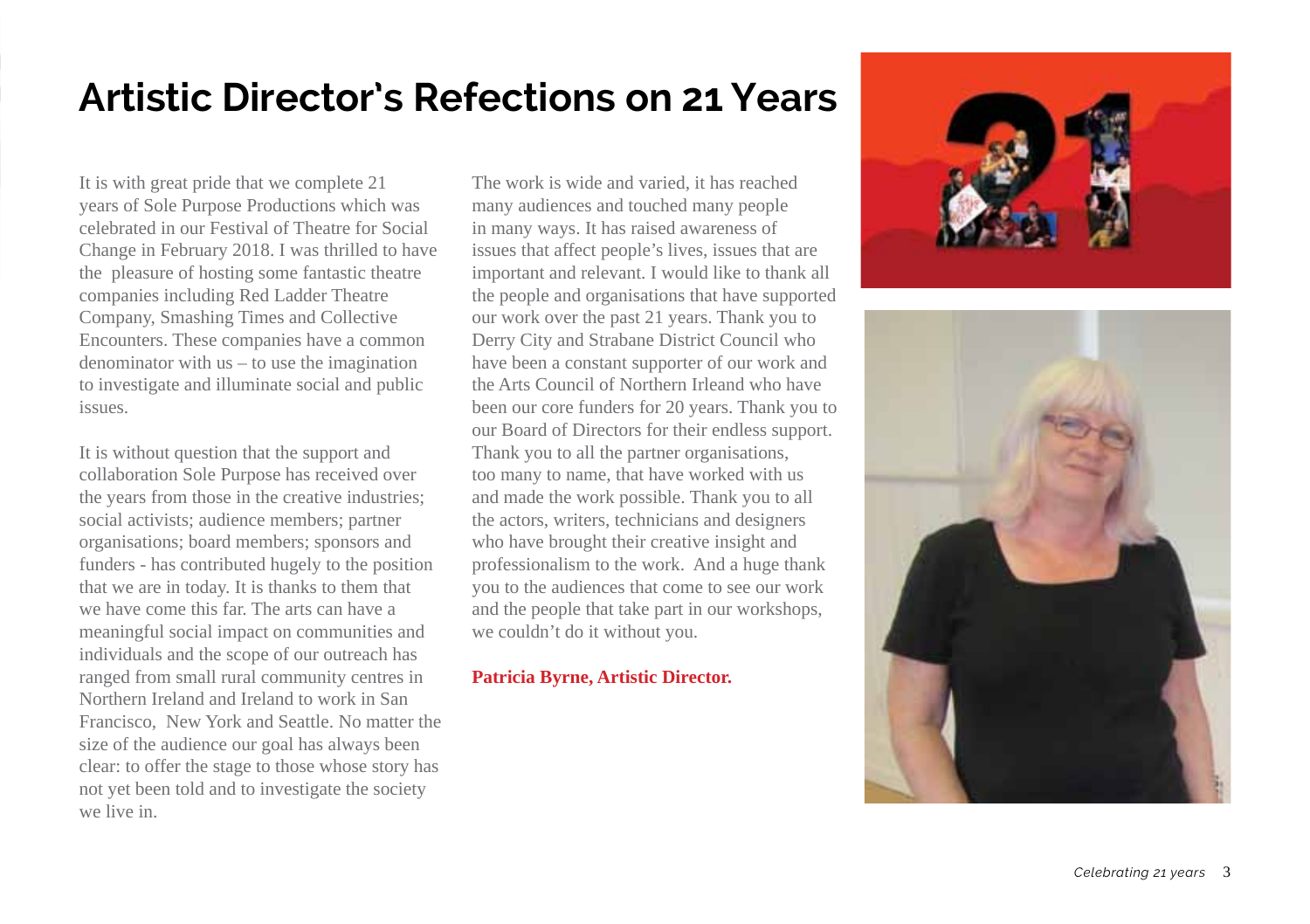*"Sole Purpose Productions has earned an almost peerless reputation in Northern Ireland over the last 21 years for producing dynamic and challenging theatre that is unafraid to confront the most challenging issues of our times. Domestic violence, abuse of the elderly, addiction, human trafficking, gender politics, mental health - all heavyweight material that has been tackled with the deftest of touches. Theirs is the kind of art that helps us to understand the world around us, asks us to walk in another person's shoes, compels us to confront our prejudices and preconceptions. This is theatre with a strong sense of social responsibility, which resonates beyond mainstream theatre audiences to the heart of the local community. As principal funder for the past two decades, the Arts Council is proud to be associated with Sole Purpose's achievement and we welcome this opportunity to join them in celebrating 21 years of creating highquality, socially-engaged, professional theatre."*

**Roisín McDonough, Chief Executive, Arts Council of Northern Ireland**

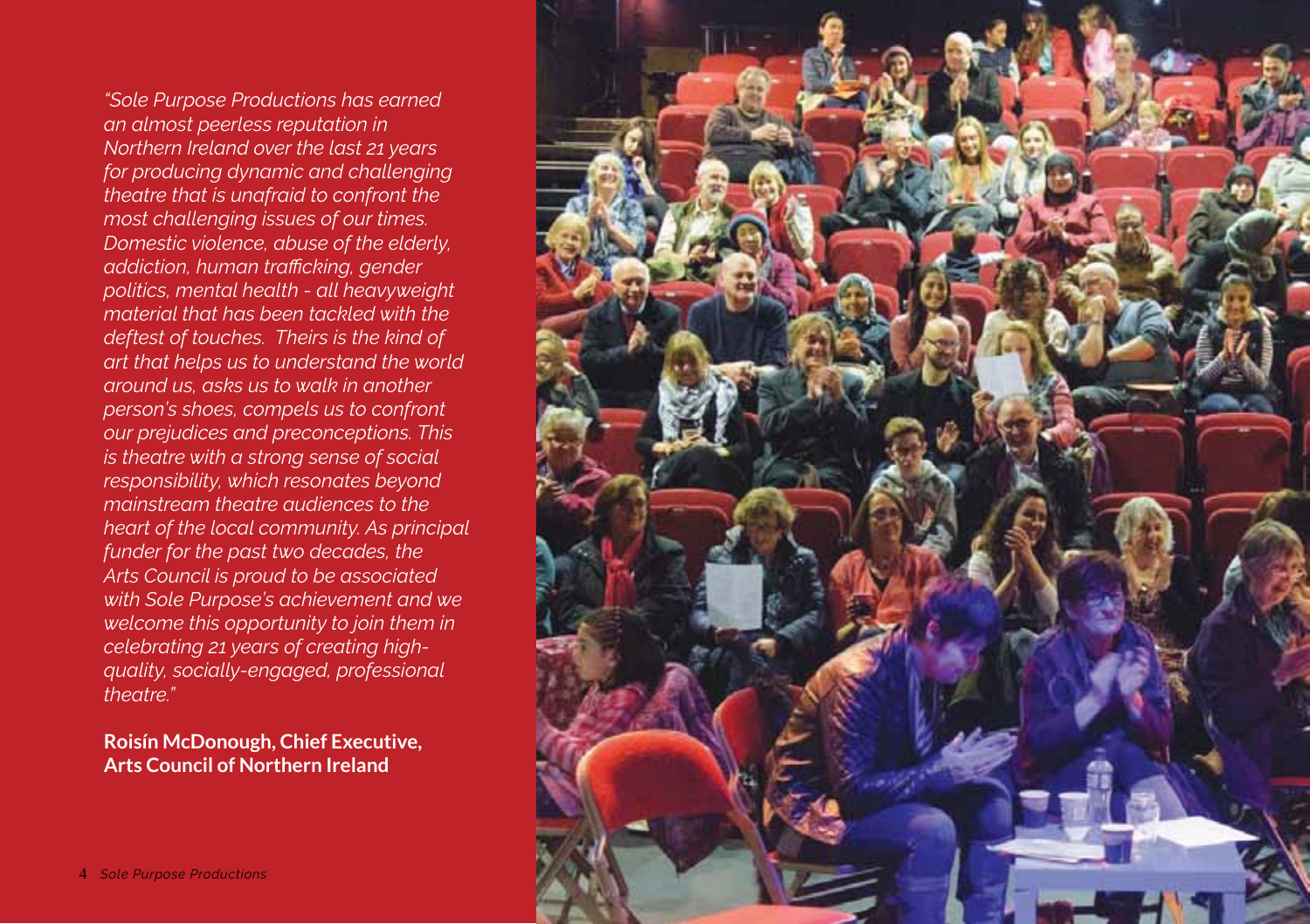## **Staff & Board Biographies**



#### **Patricia Byrne - Artistic Director and Co-Founder**

Artistic Director and Co-Founder Patricia is a producer, director and writer. She has written seven plays for the company including the most recent *Blinkered* which toured Ireland in early 2017 to great acclaim. She has produced and managed many productions which have toured extensively throughout Ireland and the UK, and have been staged in the USA.



#### **Dr Lisa Fitzpatrick - Chairperson**

Lisa is a Senior Lecturer in Drama at Ulster University at Magee, and a founding member of the Irish Society for Theatre Research. Her research focuses on violence in performance, women's writing, and feminism in Ireland. Her current work is on the performance of rape on stage. She teaches Irish Theatre and North American Theatre.



### **Caoimhe Mc Nulty - Administrator and Festival Co-ordinator**

Caoimhe is a Stage and Production Manager working on various stage productions and tours, festivals, TV/shorts productions and arts administration since returning to Derry in 2013 for the UK City of Culture. She has been a receiver of the Technical Theatre Bursary in Production Management from Theatre NI. She has also been on the Board of Foyle Pride Festival for the past 3 years.



### **Ciara O'Connell - Vice Chair**

Ciara is a senior solicitor at the firm of Caldwell & Robinson wherein she is head of Civil Litigation. Ciara obtained her degree in Law and Politics at the Ulster University and completed her legal training at the College of Law in Chester. Ciara practised as a Solicitor in England at international firm, Hill Dickinson LLP for a number of years before seeking dual qualification and returning to her native Derry.



### **Jim Doherty – Secretary**

Jim has a background in 'live' arts and worked at the ICA in London for 12 years. He has worked with Foyle Pride and the Foyle Film Festival, and coordinated the political and historical programme for the Gasyard Feile until 2012.



#### **Maureen McLaughlin - Treasurer**

Maureen is an industrial professional with over 20 years' experience in manufacturing; most recently as Operations Director of Diamond Corrugated. Maureen has a wealth of experience in all aspects of running and managing successful organisations and has a strong sales and marketing focus. She has a lifelong passion for the arts.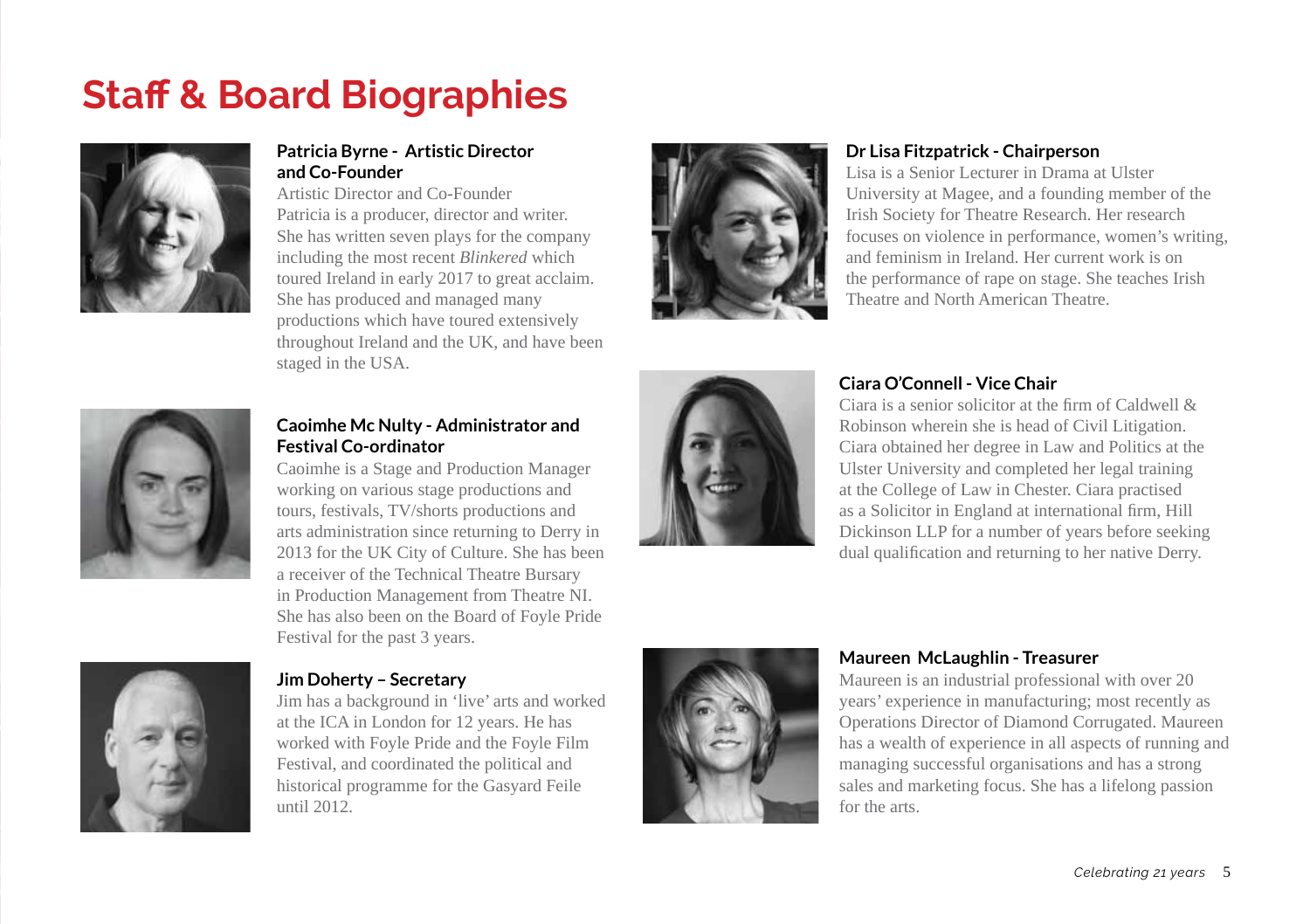## **Blinkered in Seattle and New York**

In 2016 a group of teachers and pupils from Roosevelt High School in Seattle saw a performance of *Blinkered* at The Derry Playhouse. They were on an exchange trip with Oakgrove Integrated College in Derry.

The performance had a profound impact on them. They had lost two of their peers to suicide in the previous year. After the performance the students and their teachers sat and talked about how they felt for the first time. When they returned to Seattle they began to develop student lead mental health programmes.

Patricia was invited to do workshops in Roosevelt High School in Seattle on the themes explored in *Blinkered*. In May/ June 2017, with the support of an Arts Council of Northern Ireland Artist International Development Award, she spent four weeks

in Seattle and New York. She worked with 180 students in Roosevelt High School to explore the issues and develop 'Scenes of Intervention', which explored ways to talk about suicide and mental health. The scenes were presented at a Youth Mental Health Awareness event at Ingraham High School in Seattle.

The project also involved meeting with groups in Seattle and New York who may be interested in developing work with the production of *Blinkered*. These were very productive meetings, Sole Purpose will be presenting *Blinkered* at Origin Theatre's 1st Irish Festival in New York in January 2019, in partnership with the New York Irish Centre and the New York Department of Education.

Roosevelt High School and Hands for a Bridge in association with Sole Purpose Pr uth Mental Health Awaren **Scenes of Intervention** 





### **Sole Purpose** tackles suicide

*'Art piece at University of Washington showing number of young deaths by suicide in 2017'*

**UST SHELF WINDOW**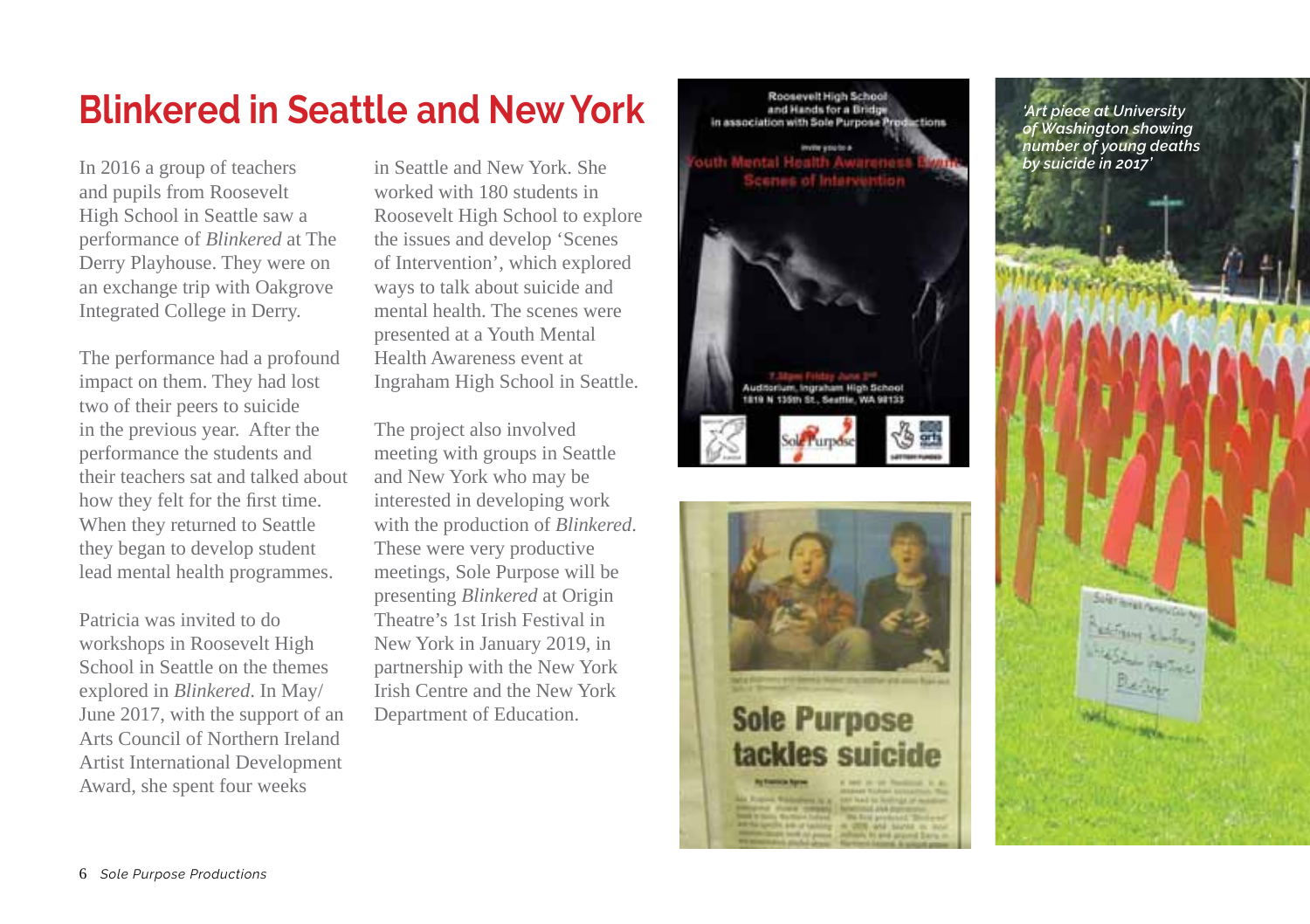*"The actors/students and the audience were very engaged in the event. It was very impressive that the students were so comfortable and willing to take on such heavy subject matter and were able to perform that material on stage. I think the project was extremely important and very impactful for all involved." Nancy Schubb, Mental Health Therapist, Neighborcare Health, Seattle*



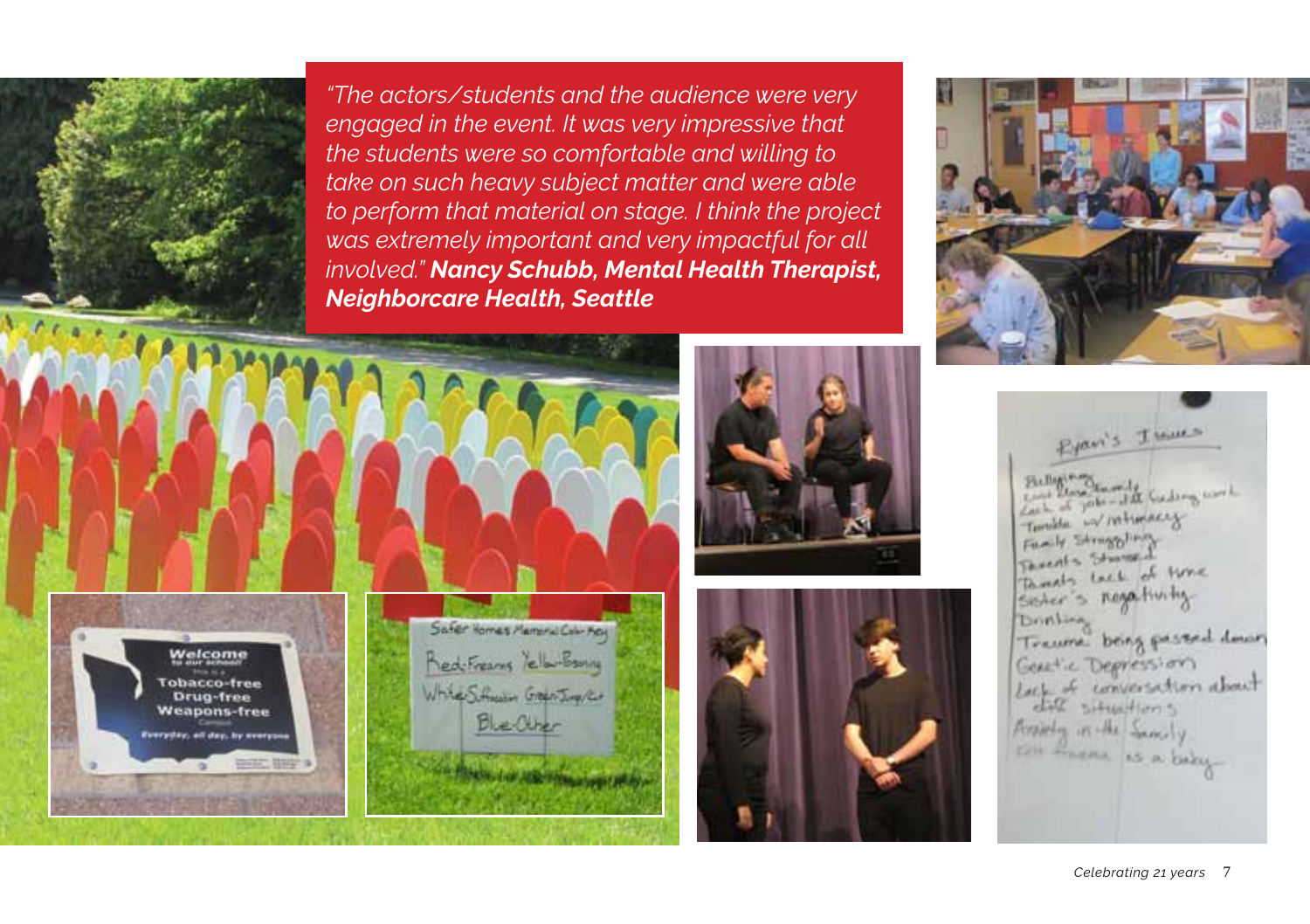*"It taught me how to deal with domestic abuse; the play was very informative showing the signs and impact that domestic violence can have on a person. It was also funny and entertaining as well as frightening." Pupil*

*"From a professional view point it was great for me to see first-hand how drama can be used in such a powerful way to get those really strong messages across to our young people." Fiona Crossan NSPCC*

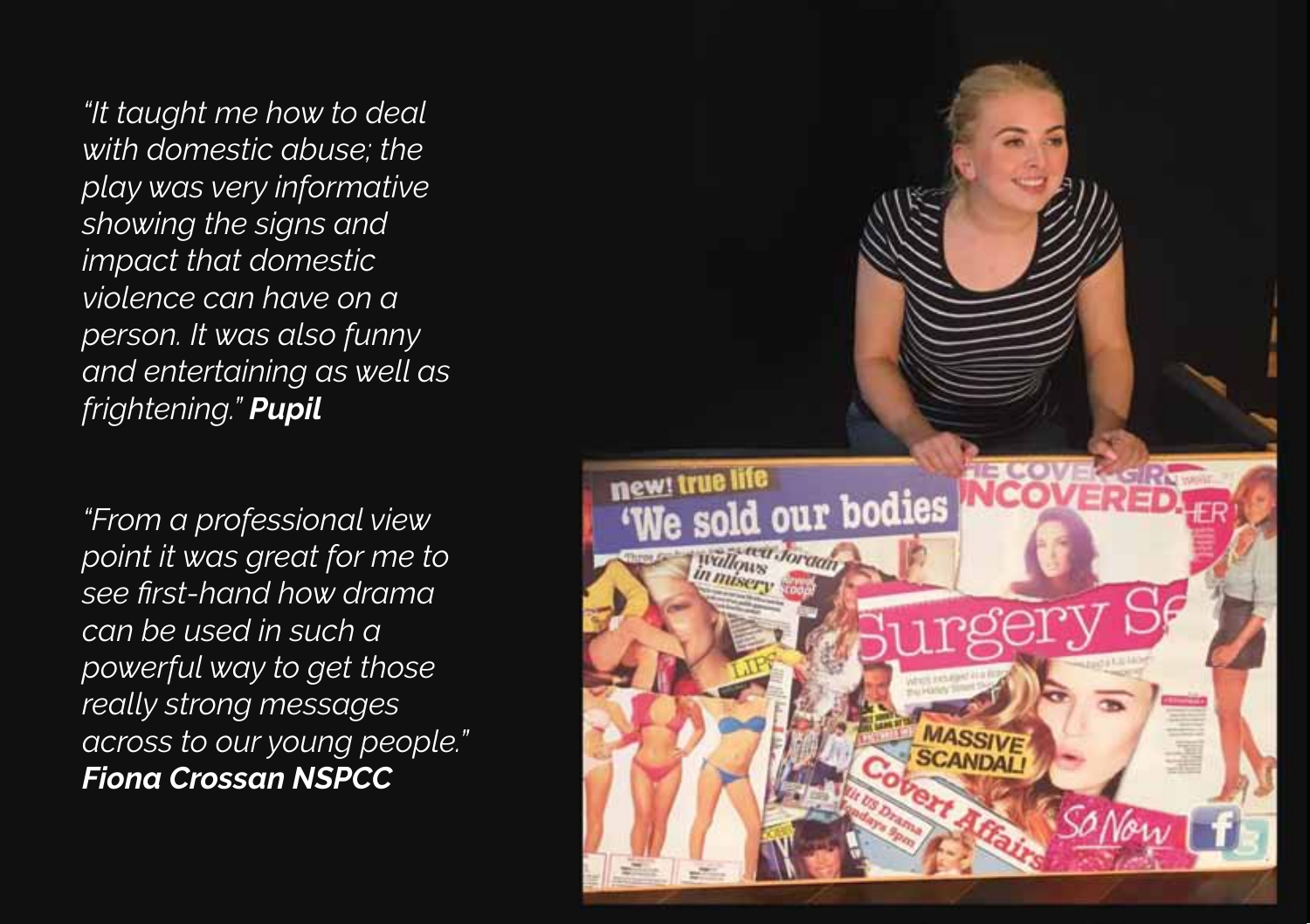### **Every Move You Make**



We received a request from Breffni Integrated at the Realtog Centre in Cavan for a drama piece which deals with abusive relationships. We have a long history of working with Breffni Integrated, they have booked many of our productions.

We had produced *Every Move You Make* by Patricia Byrne in 2012, when it toured locally. It was performed by Gemma Walker and directed by Nicky Harley. This play explores abusive relationships among



young people. It was written in consultation with NSPCC, Youth Action NI and pupils at Oakgrove Integrated College.

In response to this request we did a remount of *Every Move You Make* in October 2017. It was suberbly performed by Aoibh Johnson, a recent graduate of Theatre Studies at Ulster University at Magee.

The play tells the story of Jenni, who is approaching her 16th birthday. Her new boyfriend,



Jamie, will be at her party. He is so nice, he is interested in everything she does, but things take a turn and Jenni isn't so sure anymore.

The play was performed at the Realtog Centre in Cavan, Thornhill College in Derry and St Mary's College in Limavady. Each performance was followed by a Q+A with the actor and writer and representatives from Tearmann DVS, NSPCC and Foyle Women's Aid.



With the birth and development of the **#metoo** movement coinciding with the timing of this production, the messages being portrayed are more pertinent than ever. The post show Q&A sessions started an important conversation for the youth that attended, as well as allowed an avenue for them to speak confidently about their own experiences in a safe environment.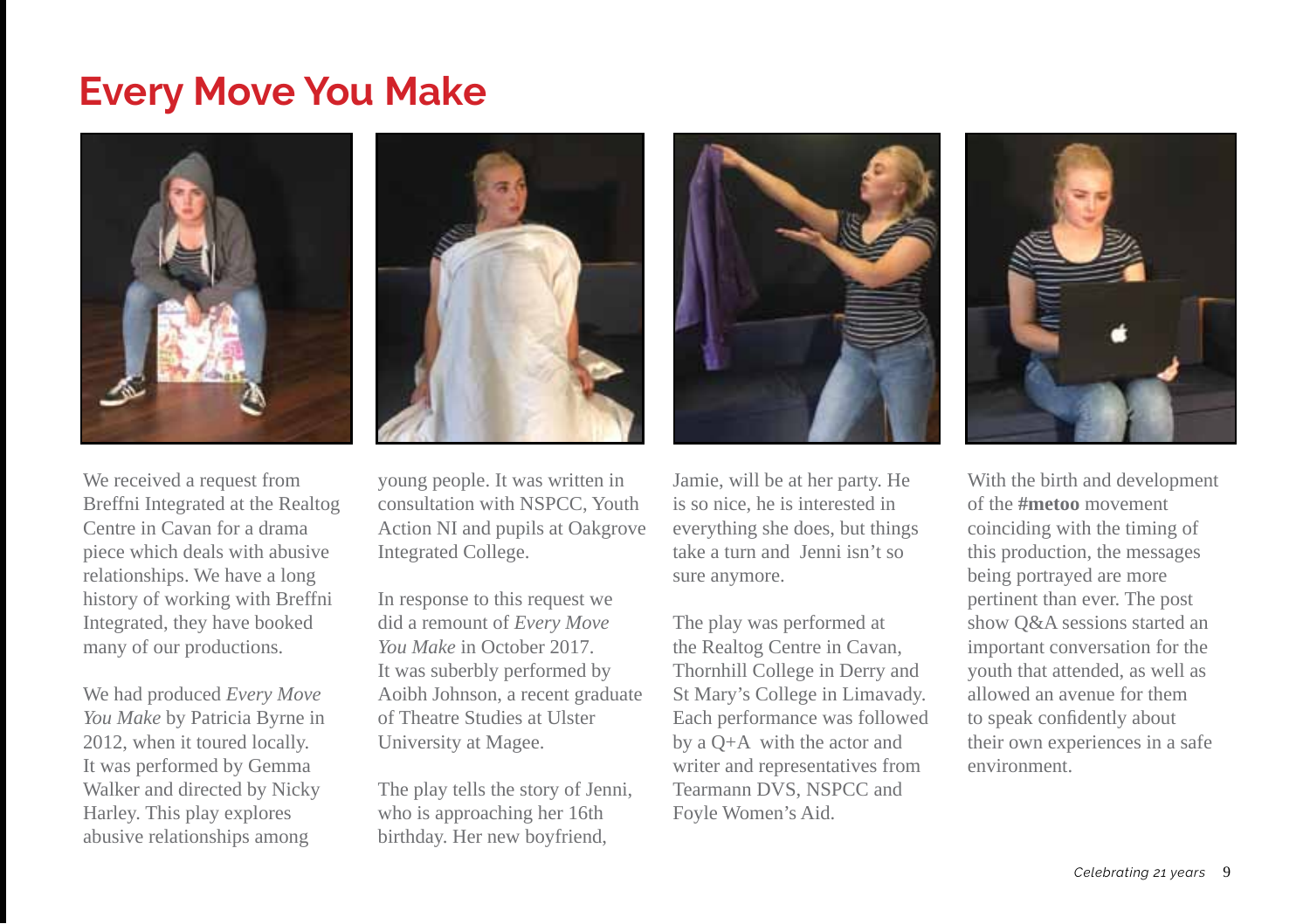

*"The Sole Roots Rehearsed Readings really was a fantastic event. Really personal and powerful stuff. Congratulations to Sole Purpose and everyone involved." Helen Ferguson, Western Trust HSCNI* 

### *Audience Responses...*

*"Powerful, honest, personal presentations with humour, sincerity and honesty – each one unique and very moving"*

*"Authentic, beautiful & poignant."*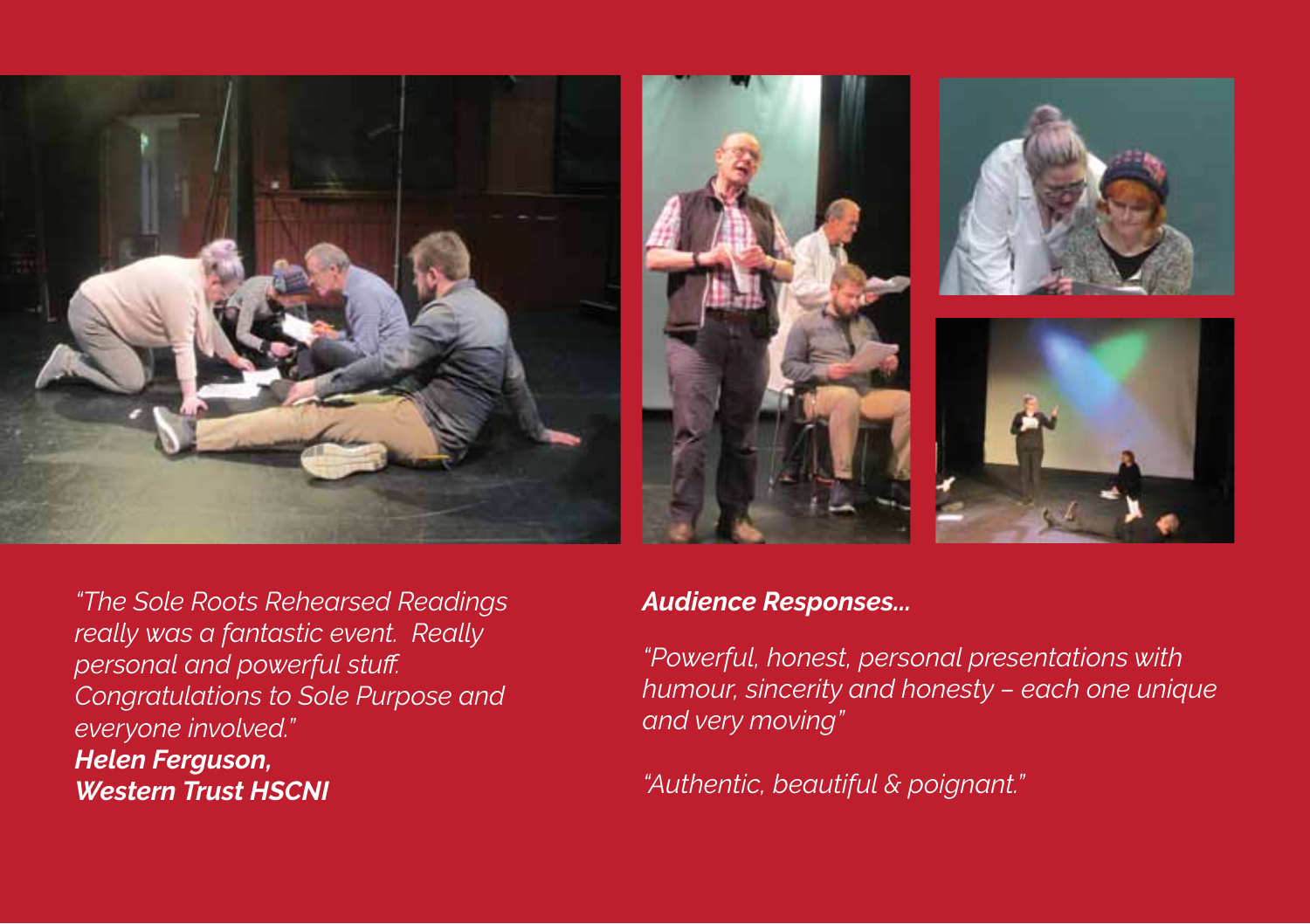### **Sole Roots Theatre Lab Project & Rehearsed Readings**

The Sole Roots Project was an 11 session programme running from September to November 2017, which generated writing for the stage from adults with barriers to access due to disability and / or a mental health condition. The material developed explored themes of disability and mental health from the participants' own experiences. The project also supported skills development, health and wellbeing, communication skills, confidence and recovery through creative expression.

The new scripts were presented at a Rehearsed Reading event on 15th November in The Playhouse. It was a great evening with some very poignant and thought provoking writing. Eight scripts were developed which covered subjects such as: the experience of a deaf child being left out of conversations in 'I'll Tell You Later'; going to see a psychiatrist who isn't listening

in 'The Appointment'; a verbally abusive father in 'Chocolate'; a gambling addiction in 'The Running Man'; a story about depression in 'What Happened?'; experiences of being in an asylum in 'Psykotiky' and a monologue entitled 'When Irish Eyes are Smiling' which is a stream of consciousness on the life and times of Ireland and was made into a short film.

The performers were a mix of participants and professional actors. The workshops were facilitated and directed by Shauna Kelpie, and coordinated by Patricia Byrne. The actors who were involved in the readings were John Mulkeen, Pat Lynch, Sorcha Shanahan, Muire McCallion and Abby Oliveira.

The Occupational Therapist at the Western Health and Social Services Trust (WHSST), Helen Ferguson, and the Access and Inclusion Officer at Derry City



and Strabane District Council, Louise Boyce, were consulted and endorsed this project. Interested participants from the WHSST identifying with mental health difficulties were consulted in shaping and establishing the need for this project. It was supported by the Santander Foundation Discovery Grant. The event was BSL and ISL interpreted.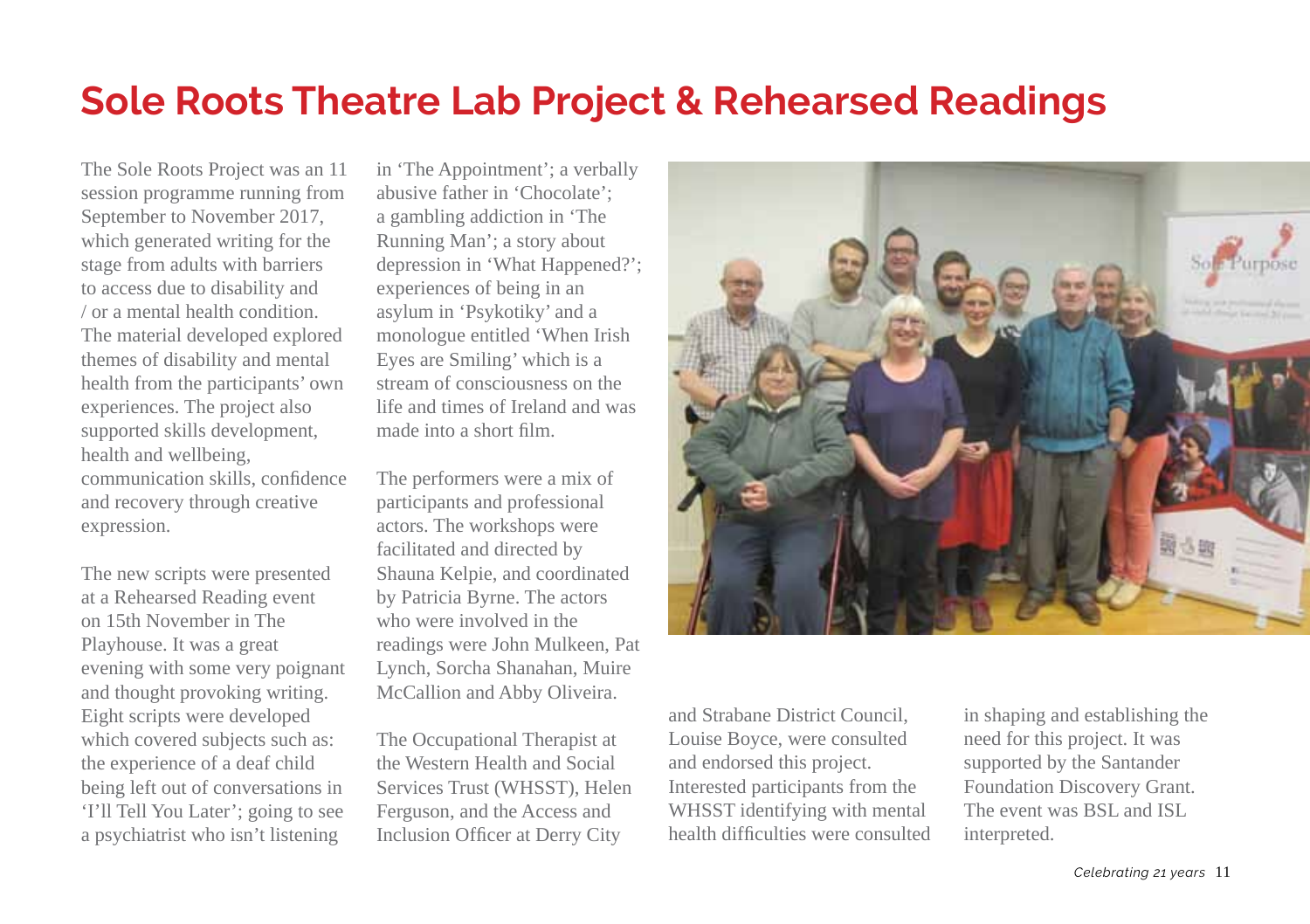### **Sole Purpose 21 Years Festival of Theatre for Social Change**

In 2018 Sole Purpose Productions reached it 21st year! To celebrate this milestone we held the Sole Purpose 21 Years Festival of Theatre for Social Change, the first of its kind in Ireland, North or South. The festival coincided with the annual United Nations World Day of Social Justice on 20th February. To celebrate with us we brought together high profile theatre companies from across the UK and Ireland. These included Red Ladder Theatre Company, Collective Encounters and Smashing Times.

The festival opened with the launch of our 21 Years Exhibition which had on display a huge variety of material depicting all of our productions over the years including rehearsal photographs, set pieces, costumes and props, posters, script excerpts, artistic notes, music scores and programmes, and the first documents about the setting up of the company. Ahhh memories!

Guest theatre companies presented their work including: Leeds' based Red Ladder Theatre Company, who are celebrating 50 years this year, they presented *The Life and Soul* by Chris O'Connor, a short play about Jim, a young football mad lad who is the life of the party experiencing mental health issues, performed superbly by Richard Galloway, it moved and delighted audiences in local community centres and pubs; Sarah Thornton, the Artistic Director of Liverpool based Collective Encounters, facilitated a Masterclass on Theatre for Social Change, aimed at actors, facilitators & activists and exploring the challenges of making theatre for social change whilst considering the ethical processes; Dublin based Smashing Times Theatre Company finished their European tour by bringing *The Woman is Present: Women's Stories of WWII* by Deirdre Kinahan, Fiona Bawn Thompson, Mary Moynihan and Paul Kennedy, the play is a re-imagining of



the lives of women affected by war exploring the concepts of bravery, sacrifice, love, protest and the refusal to conform in a time of unspeakable horrors.

This performance was followed by a debate which asked the question 'Is there a future for theatre for social change?'. The debate was chaired by Dave Duggan. The panel included

Sarah Thornton (Collective Encounters), Patricia Byrne (Sole Purpose), Mary Moynihan (Smashing Times), Niamh Flanagan (Theatre NI) and Rod Dixon (Red Ladder). It was a lively debate which raised important questions on the necessity of theatre with a social impact for the health and well being of our communities and the society we live in.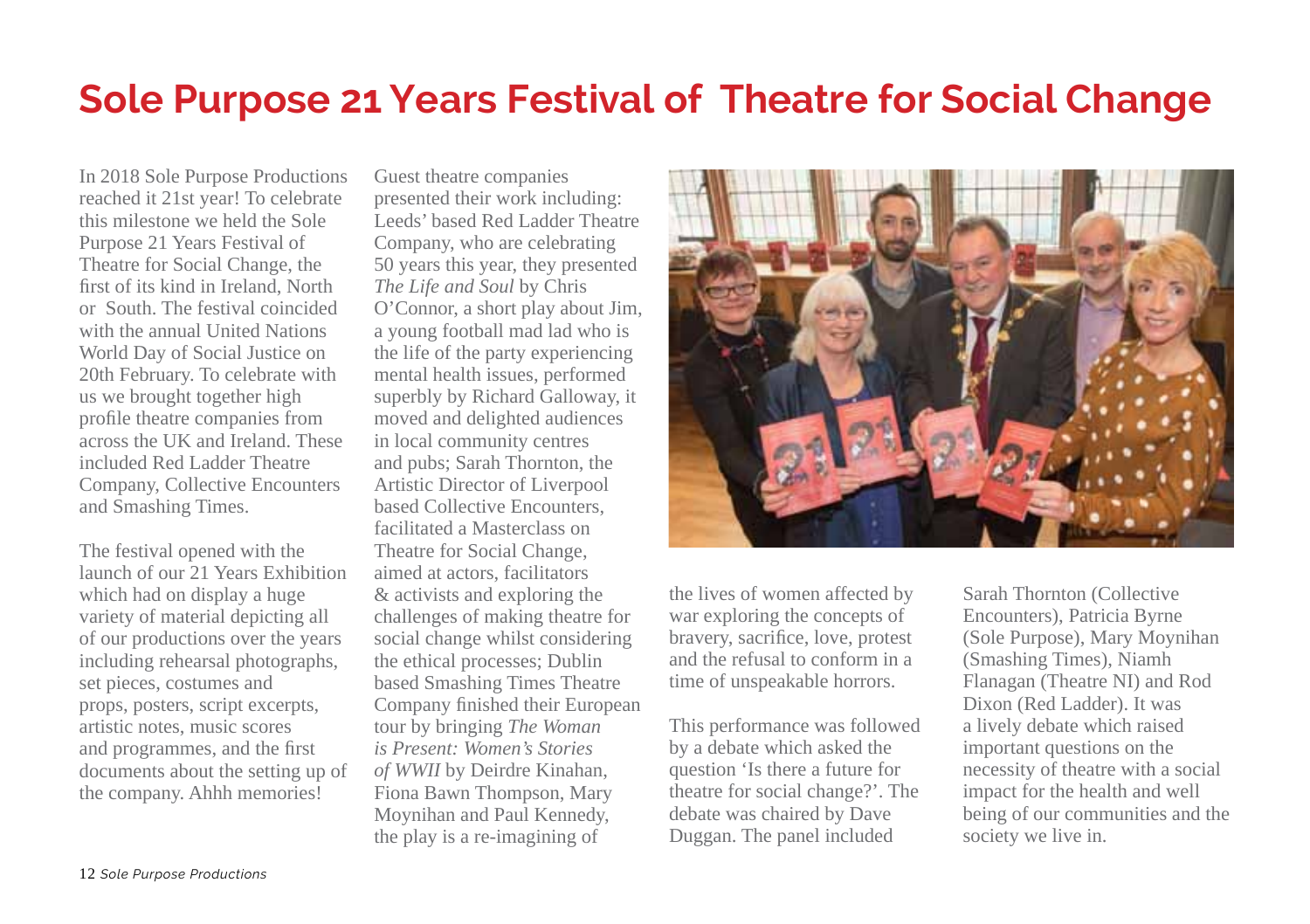



We staged our own *Every Move You Make*, a play exploring abusive relationships among young people. It was beautifully performed by Aoibh Johnson, and followed by a Q+A with the writer, actor and Fiona Crossan (NSPCC) and John O'Hagan (Foyle Women's Aid).

The Sole Purpose Rehearsed Readings event looked back over our 21 years with actors reading scenes from some of the plays, representatives of partner organisations talking about the social impact of the work and academics who have written papers on the work of Sole Purpose.



 *"We were delighted to be a part of the Sole Purpose Productions 21 year festival of Theatre For Social Change. In today's climate we feel that this type of event is not only desirable it is essential. It was a wonderful experience for the company to meet artists from all over the UK who are creating socially engaged theatre. We believe collaboration is the future for the arts and so to be given the opportunity to listen to and share ways of working and ideas was invaluable. We would like to thank Sole Purpose Productions for this experience and hope we will work together again."*

 *Freda Manweiler, Company Manager Smashing Times Theatre and Film Company*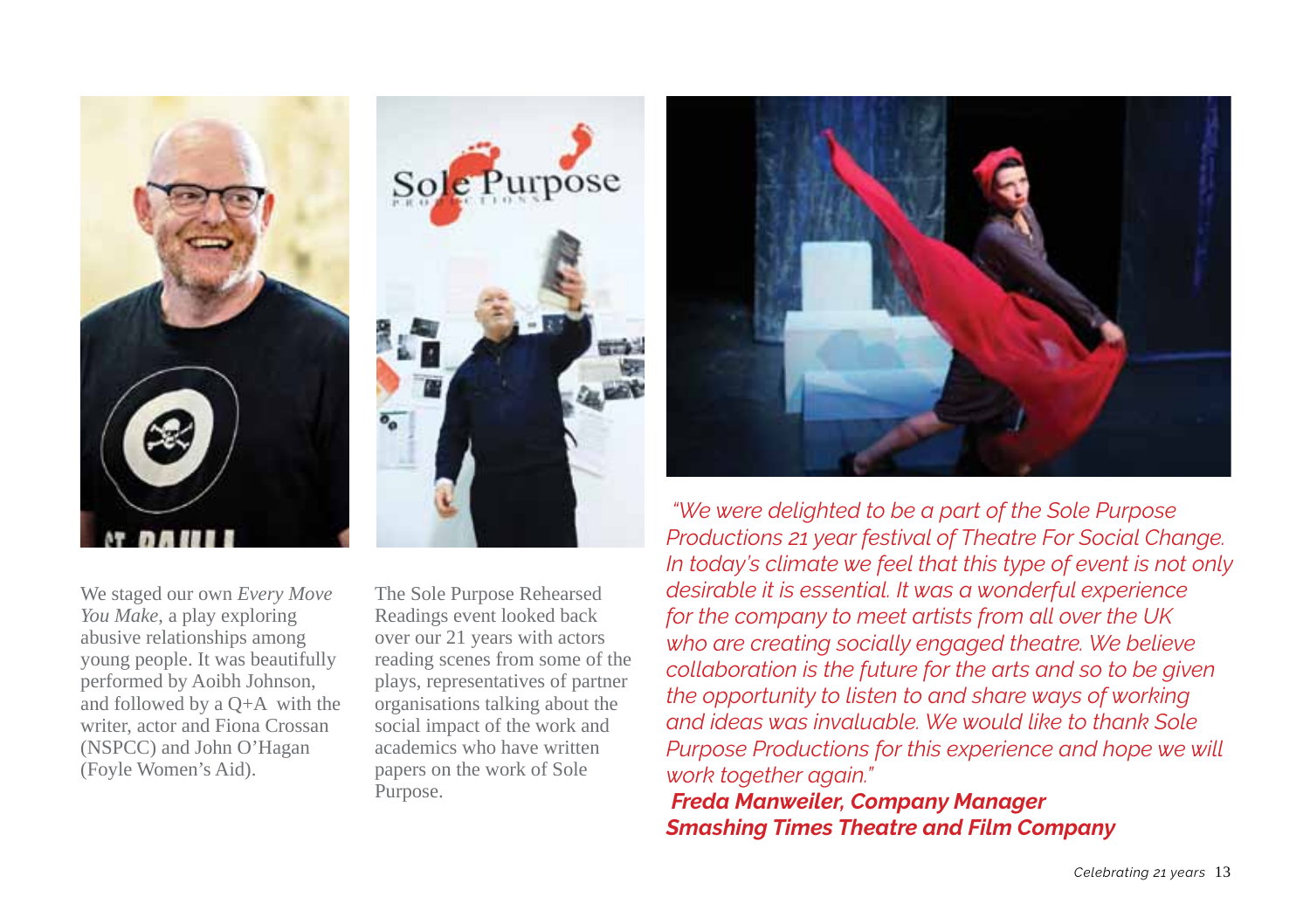

In the first half Dave Duggan (Co-Founder and Co-Artistic Director 1997 - 2008) gave a presentation about the setting up of Sole Purpose and the early years. In the second half Patricia Byrne (Artistic Director) gave a presentation about the later years to the present day.

Guest speakers included: Dr Eva Urban (Senior Research Fellow, The Senator George J Mitchell Institute for Global Peace, Security and Justice at Queen's University Belfast), Maureen Hetherington (Coordinator, The Junction), Jean Hegarty (Bloody Sunday Trust), Jonathan Burgess (Artistic Director of Blue Eagle Productions), Dr Lisa Fitzpatrick

(Senior Lecturer in Drama, Ulster University), Fadl Mustapha (Coordinator Refugee Support Donegal County Council), Eimear Willis (Health and Wellbeing Officer The Rainbow Project), Jennifer Clifford (Affirm NI), Greta McTague (Head of Drama, St Cecilia's College) and John McQuaide (Co-Ordinator, HNC Health and Social Care, North West Regional College). The readers were John Mulkeen, Sorcha Shanahan, Micheal Johnston, Glen Dagda and Jennifer Clifford.

This was a very informative and entertaining evening which showed the magnitude of the work of Sole Purpose over the 21



years, the diverse and important social issues we have dealt with and the vast expanse of partner organisations that we have developed work with. The social impact of the work was evident in the testimonies given by the partner organisations and the academics.

Rod Dixon, Artistic Director of Red Ladder, facilitated a Special Theatre Lab. We have been running Theatre Labs for 18 years and couldn't have a festival without one! In this Theatre Lab participants came with script extracts dealing with themes of social change. The scripts were acted out and workshopped by local professional actors John Mulkeen, Dessie Gallagher,

Muire McCallion, Gemma Walker and Red Ladder actor Richard Galloway. It was a truly creative day and the writers left buzzing with new ideas for development.

On the final night we had the closing party at the legenderry Sandinos Bar, beautifully decorated by Helen Quiqley, where we let our hair down and moved to the tunes of Lost Soul Presents!

We are very grateful to our festival supporters: Derry City and Strabane District Council, Arts Council of Northern Ireland, Theatre NI, People Before Profit, Void and Foyle Pride Festival.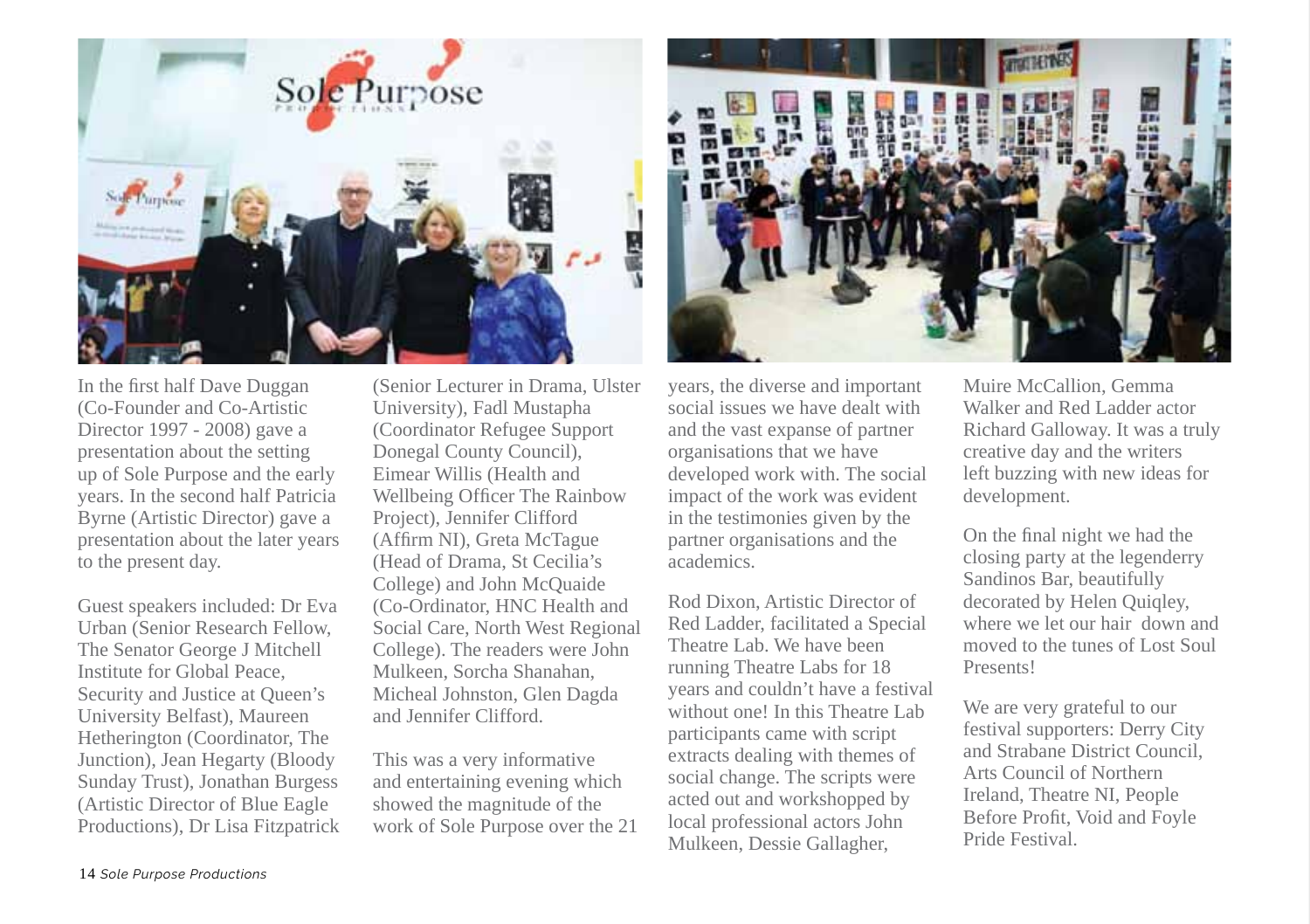*"It was a great honour to be invited to bring our one man show The Life and Soul to the Sole Purpose 21 Years Festival. We were delighted by the absolutely brilliant tour of community venues across Derry Londonderry. The festival provided a perfect platform for theatre makers who aspire to making provocative theatre to share their practice and platform their work." Rod Dixon, Artistic Director, Red Ladder Theatre Company*

*"From the start I was gripped by the actors performance. He also had great interaction with the audience. Altogether brilliant." - The Life & Soul audience member*

*"The festival was excellent. It was a wonderful opportunity to come together with like minded practitioners and explore ideas. In terms of profile for Collective Encounters it was a great opportunity and we very much hope that some collaborations may arise from it." Sarah Thornton, Artistic Director, Collective Encounters*

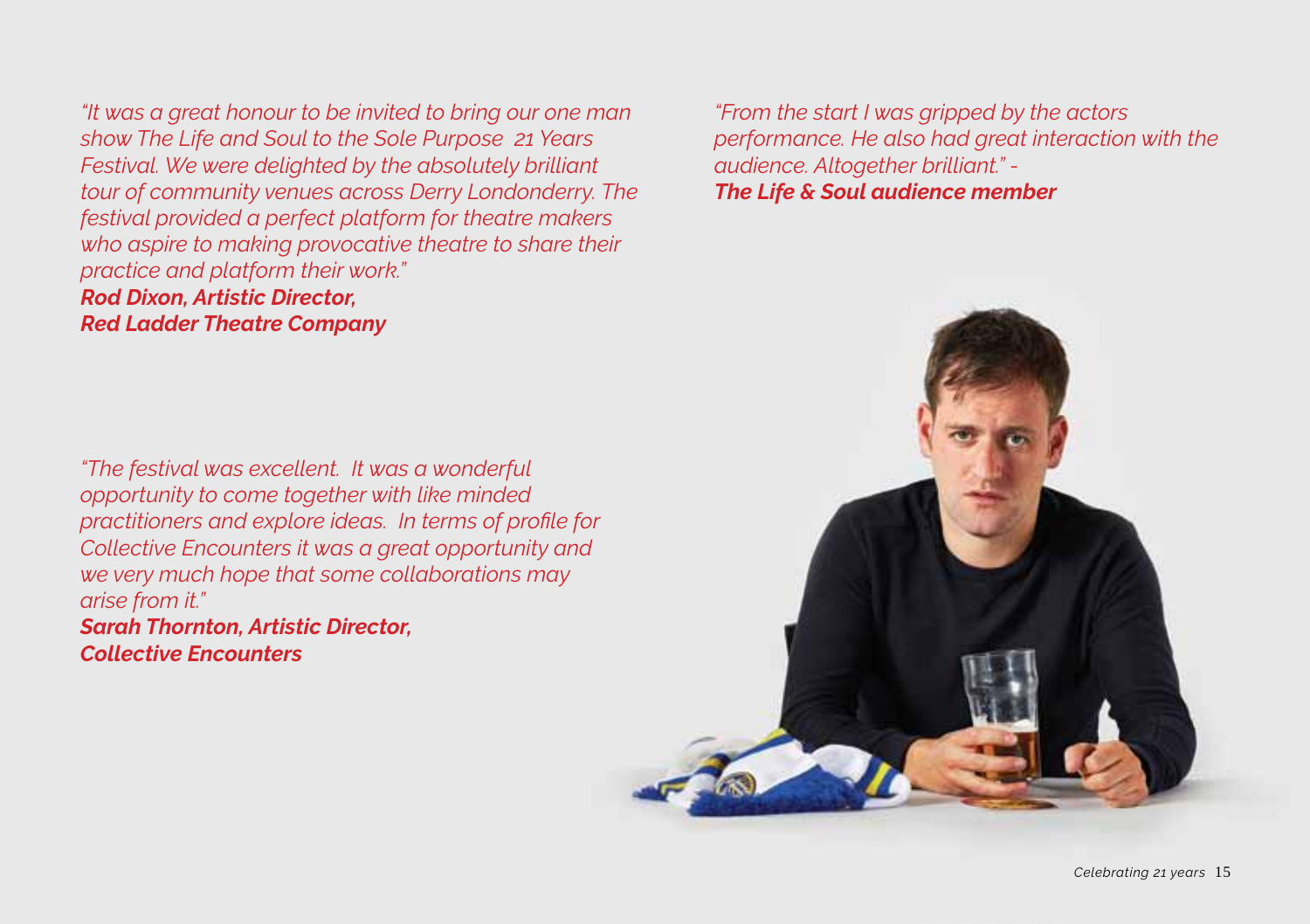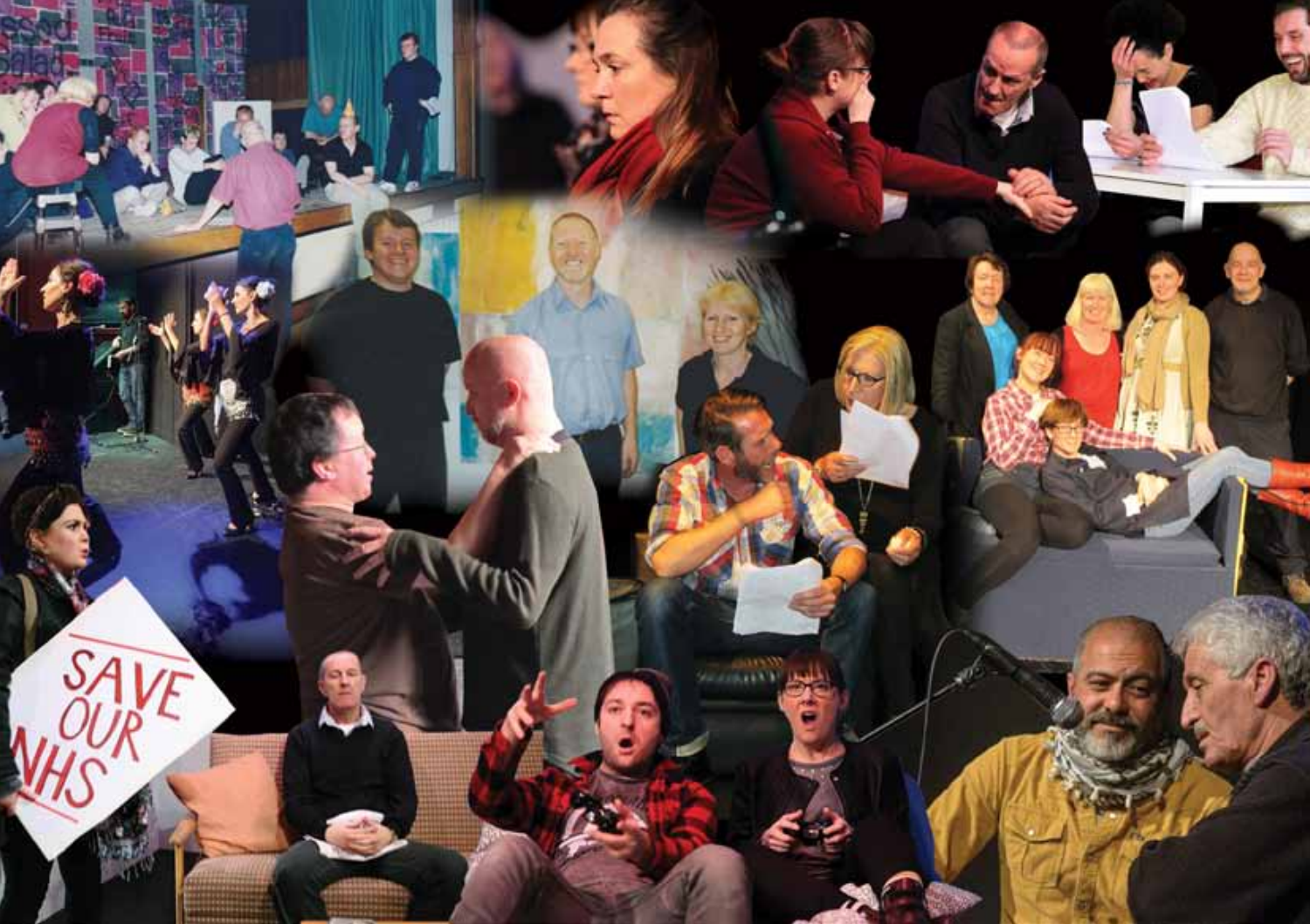## **Work April 2017 - March 2018**

### **May/June 2017**

Patricia Byrne in Roosevelt High School, Seattle with *Blinkered* Workshops Performance of *Scenes of Intervention* in Ingraham High School, Seattle Development meetings in Seattle and New York

### **September – November 2017**

Sole Roots Theatre Lab Project and Rehearsed Readings at The Derry Playhouse

### **October 2017**

*Every Move You Make*: The Realtog Centre Cavan Thornhill College Derry St Mary's High school Limavady

### **February 2018**

Sole Purpose 21 Years Festival of Theatre for Social Change Sole Purpose 21 Years Exhibition Red Ladder Theatre Company: The Life and Soul Collective Encounters Theatre for Social Change Workshop Sole Purpose 21 Years Rehearsed Readings Festival Theatre Lab with Rod Dixon Smashing Times Theatre Company: The Woman is Present: Women's Stories WWII Debate: Theatre for Social Change

Photography by Martin McKeown and Gav Connolly

### **Past Productions**

*By Patricia Byrne* Blinkered Every Move You Make A Wee Taste Don't Say A Word See No Evil Camden Tales Under The Carpet

#### *By Dave Duggan*

Riders to the Road AH6905 The Recruiting Office Scenes from an Inquiry Waiting….. Without the Walls The Shopper and the Boy

#### *By other writers*

The House by Edie Shillue Life and Love: Lesbian Style by Hilary McCollum Pits and Perverts by Micheal Kerrigan, script developed by Patricia Byrne The Maidens' City: A Herstory of the Walled City by Anne Crilly Galatea by Lawrence Aronovitch Clouds on a Mountain Road by Orna Akad Did You Come by Boat? By Elly Omondi Odhiambo and Patricia Byrne The Shadowmen by Debbie Caulfield and Rea Curran

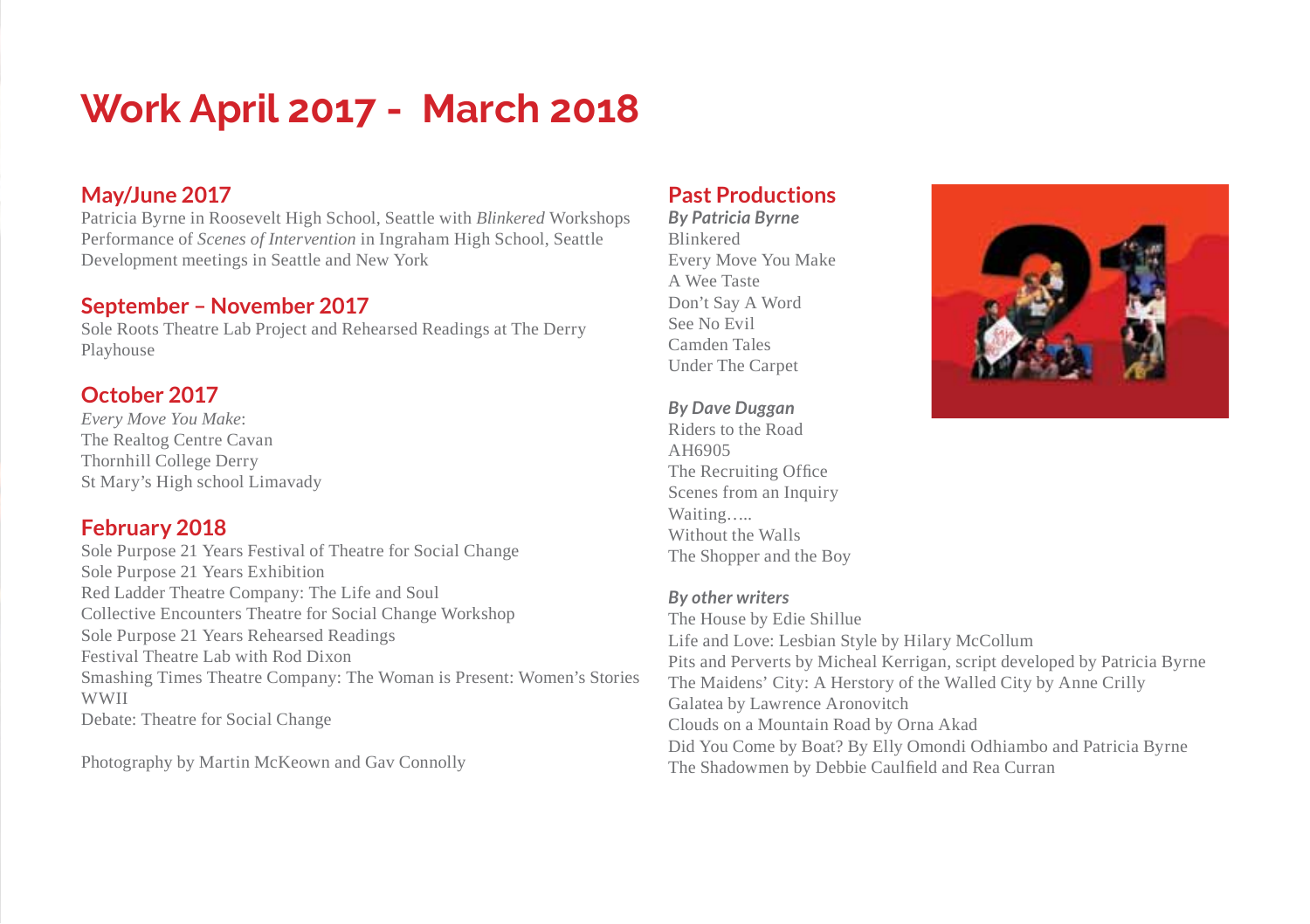## **We are truly grateful to our funders, supporters, sponsors and partners:**

**Our Core funders: Arts Council of Northern Ireland**

**Our Programme Funders: Derry City & Strabane District Council Community Festival Fund ACNI Artist International Development Fund ACNI Development Fund Santander Foundation Discovery Grant Theatre NI**

**Sponsors: Void Gallery People Before Profit Foyle Pride Festival Sandinos Cafe Bar E+I Engineering Mr and Mrs Eamon Tierney**

**Our partners this year: Red Ladder Theatre Company Collective Encounters Smashing Times Theatre and Film Company Breffni Intergrated Ltd Hands for a Bridge Programme Roosevelt High School Foyle Community Work Programme The Derry Playhouse**

# **We could be thanking you too!**

**As a non profit organisation and a charity, Sole Purpose Productions depends on grants, sponsorship and donations to make our work possible. If you would like to support us in our work, either through in-kind sponsorship which could include providing transport or accommodation for tours, or by direct financial help, we would be delighted to have a chat about how we can make that happen!**

**Call us on 028 7127 9918 or email solepurpose@mac.com**

## **support us**

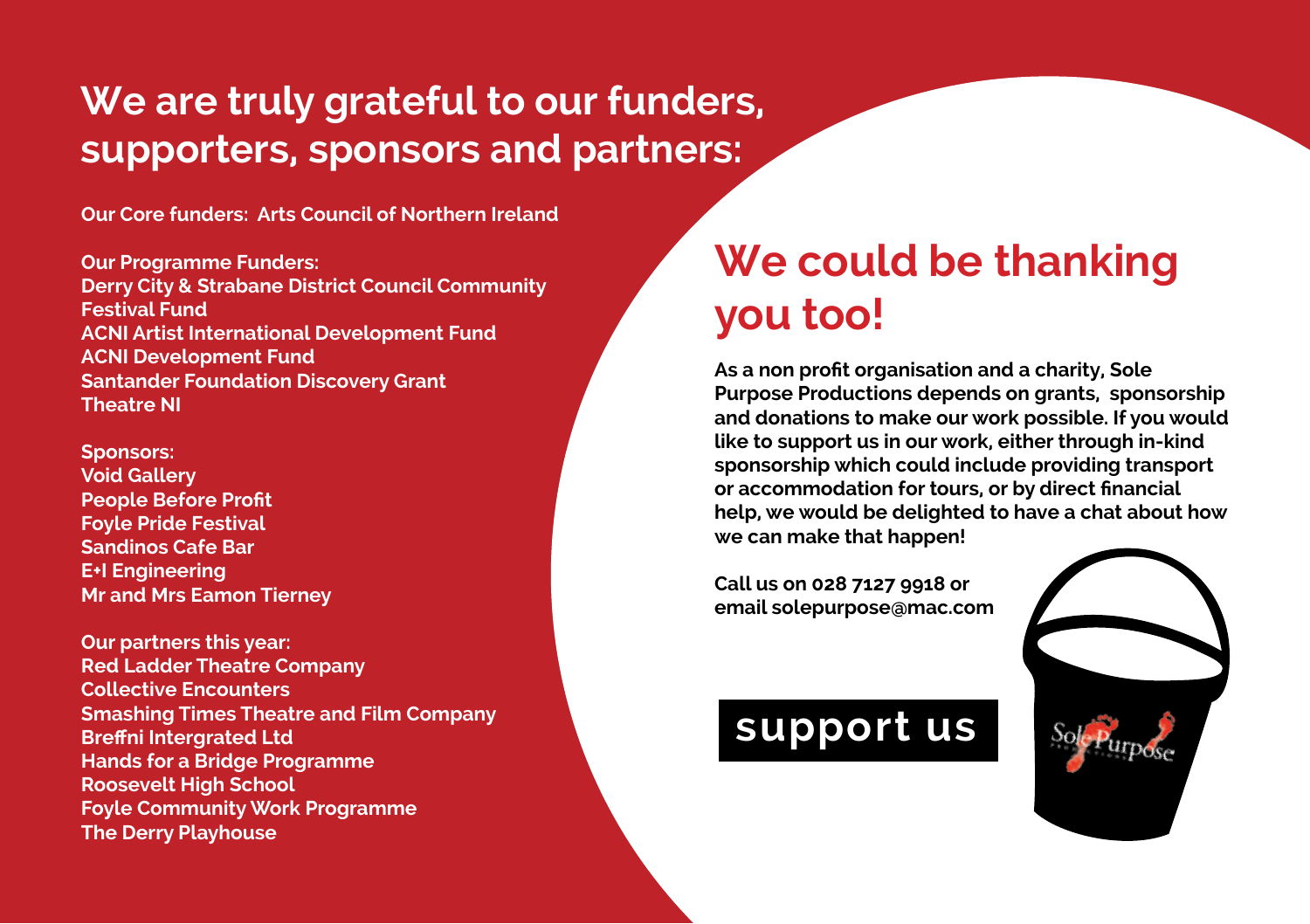